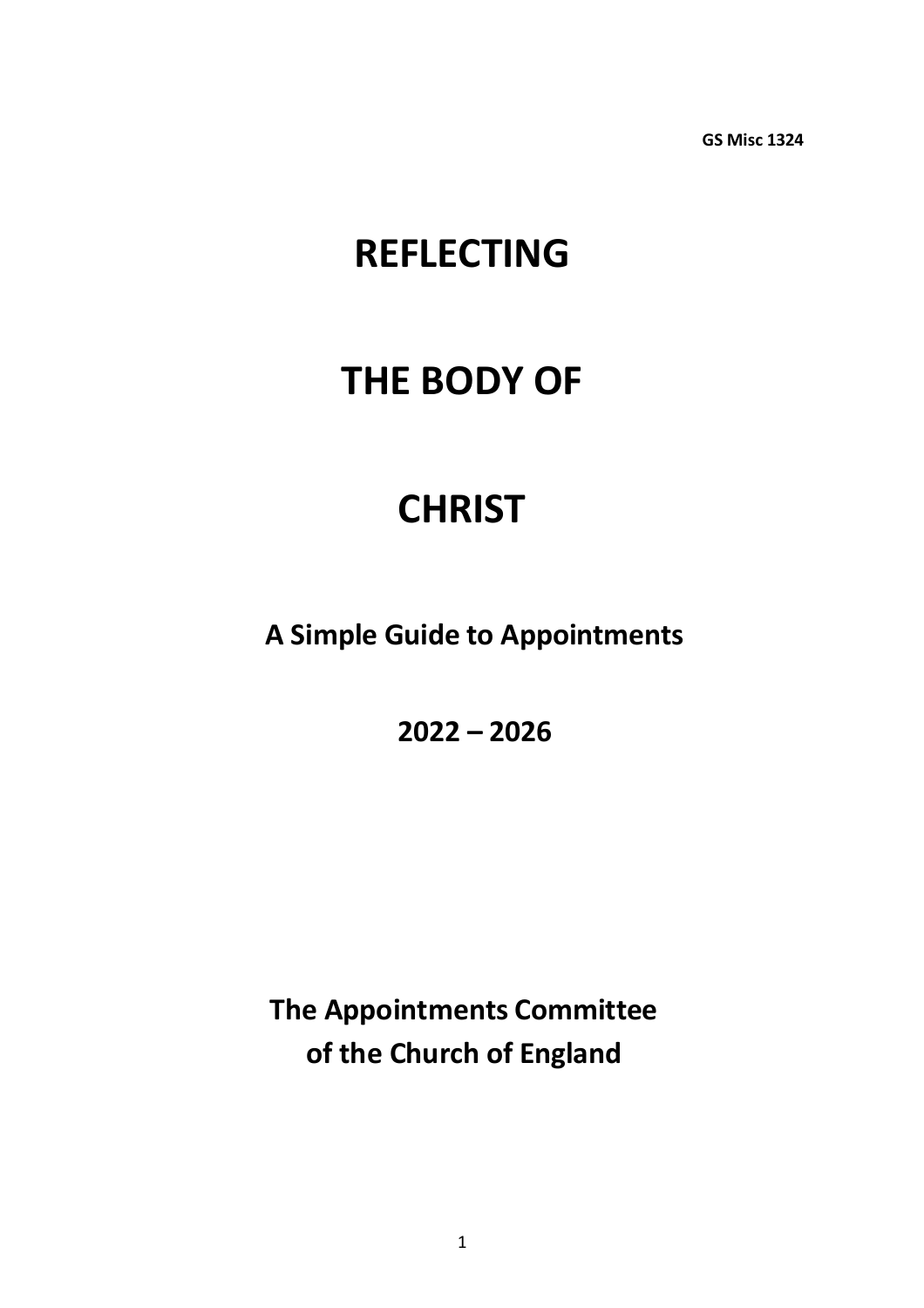#### **Introduction**

The Appointments Committee has prepared this paper to help Synod members understand the scope of its work and how the Committee conducts its business. In particular to give details about the round of appointments that is their responsibility to make. Appointments made by the Appointments Committee are made by open recruitment and the Committee welcomes expressions of interest from prospective candidates.

The members of the committee are listed later on and their photos are on our dedicated webpage and they are always happy to discuss with Synod members their work. They are particularly determined to ensure that their decisions reflect the aspiration of becoming a younger and more diverse church. Fuller details can be found [here.](https://www.churchofengland.org/about/leadership-and-governance/general-synod/elections-and-appointments-committees)

We would warmly welcome members' reactions to and discussion of this document. Please feed in any comments to Jenny Jacobs the Secretary to the Committee, in the Central Secretariat.

### **The work of the Committee**

- 1. The Committee's remit is set out in General Synod's Standing Order 126: 'to make such appointments and/or recommendations on appointments to synodical and other bodies as the Synod or the Archbishops' Council shall require.'
- 2. What this means in practice is that the Appointments Committee acts on behalf of the Archbishops' Council, the General Synod or the Church of England generally to make or advise on the following:
	- (a) legislative and liturgical steering and revision committees;
	- (b) appointments to the Boards, Councils and Committees of the Archbishops' Council;
	- (c) appointments to working parties;
	- (d) representation of the General Synod on the governing bodies of theological colleges and courses, mission agencies and other Church of England organisations;
	- (e) representation on the ecumenical instruments (Churches Together in England, Churches Together in Britain and Ireland, the Churches' Commission on Mission, Churches' Commission for Racial Justice etc);
	- (f) representation at the governing bodies of other denominations, at ecumenical conferences etc
	- $(g)$  various appointments by the Archbishops, such as the chairs of Boards, Council's and Committees of the Archbishops' Council and to the General Synod Panel of Chairs; and
	- (h) external bodies which seek its assistance (eg on the choice of persons to chair Church-related organisations).
- 3. The Committee is not responsible for those appointments made through open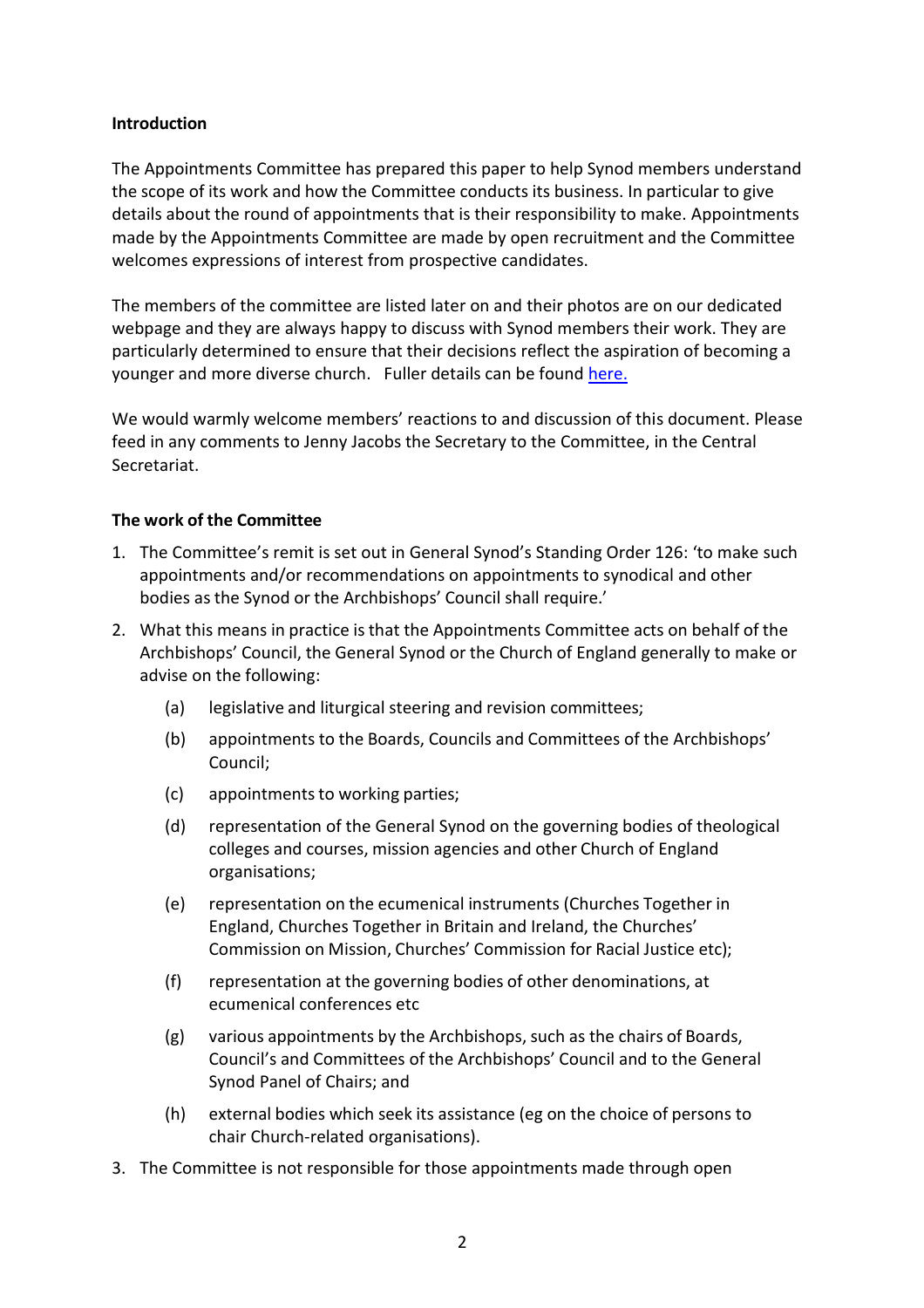recruitment, such as the appointments of members of the Archbishops' Council.

4. The Committee usually meets four or five times a year for about four hours on each occasion either in person or online. The exception to this pattern is the first year of a new quinquennium, when the Committee needs to meet much more frequently to consider a large number of appointments.

### **Style of working**

- 5. The Committee has set out the way it approaches its work in a set of guidelines which it considers represent best practice when making appointments within its remit and we commend them to others in the Church as an input – suitably adapted – into their own processes when making appointments. The guidelines can be found [here](https://view.officeapps.live.com/op/view.aspx?src=https%3A%2F%2Fwww.churchofengland.org%2Fsites%2Fdefault%2Ffiles%2F2022-06%2FAppointments%2520Committe%2520recommended%2520guidelines.docx&wdOrigin=BROWSELINK)
- 6. However we seek to adhere to the following:
	- (a) the Committee's work must be founded on **prayer** and **listening to God**;
	- (b) the Committee aims to identify the **best person for the task in question** by asking candidates to provide information about themselves (generally and with reference to particular appointments) and through drawing on other reference material;
	- (c) the Committee is wholeheartedly committed to **encouraging diversity and ensuring balance** in the appointments it makes and on which it advises. It believes that appointments should always be on merit, but that it is important that those making the appointments seek out as diverse a range of people as is possible with the requisite skills. It is also incumbent on the body concerned to aim to induct and support members in such ways that all can participate fully in the work;
	- (d) the Committee is committed to being **open about the process and general criteria** in making an appointment, but keeping confidential the nature of its discussions about particular appointments and its reasons for choosing one person over another.

#### **Sources of information**

- 7. The *registration form* is one of the main sources of information on which the Committee draws. This form (which asks members about their church tradition, areas of interest, particular skills and expertise etc) has been issued to all members at the start of the quinquennium. **If you have not yet completed your survey, please do so and return it as soon as possible. You can also update this at any time.** If you have not received the link, please contact the Secretary who will resend the link.
- 8. It is also important to the Committee to get to know as many members as possible and to learn about their interests, expertise etc. The registration form is a key element in this, but an important complement to this is personal contact with members and the Committee warmly welcomes their fellow Synod members' making themselves known through informal contact.
- 9. We also take into account any views of the body to which appointments are to be made.

#### **How the process works**

10. The Committee's meeting dates and agendas are published on the Church of England website [\(www.churchofengland.org\)](http://www.churchofengland.org/) so that members of Synod can express their own